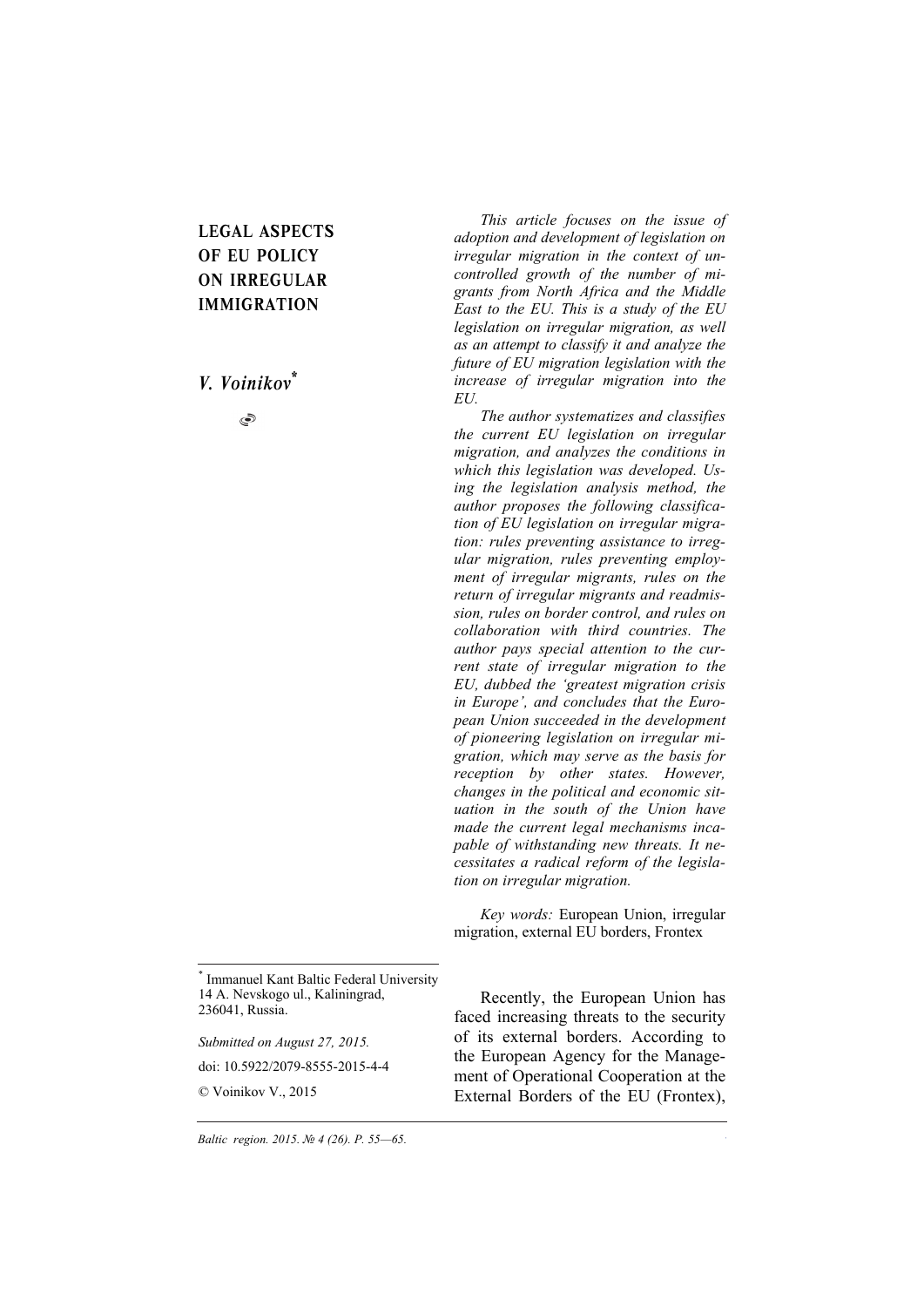283,532 instances of illegal entry to the EU were registered in 2014 alone, a staggering 164% of that in 2013 [1].

The European Commission defines an irregular migrant as a citizen of a third country or a stateless person who enters the territory of an EU Member State illegally or a person who enters the territory of the EU legally but overstays the period for which entry was granted or whose reasons for entry changed without a permission of the receiving state's authorities [2].

Therefore, one can distinguish between two types of irregular migrants — 'illegal entry' and 'illegal overstay'.Legal tools to deal with each category of irregular migrants can differ. This article will focus on the problem of preventing *illegal entry* to the EU.

Two main types of illegal entry can be distinguished based on the way of entry: bypassing crossing points on the green (land)/blue (sea) border or going through crossing points using forged documents or other false means of entry. The most frequent type of irregular entry is bypassing crossing points.

The European Commission identifies three major routes of irregular entry — the Central Mediterranean (from North Africa via the Mediterranean Sea to Italy and Malta), Eastern Mediterranean (via Turkey to Greece, Bulgaria, or Cyprus), and Western Balkans (via Western Balkans to Hungary)[3]. According to Frontex, these routes accounted for 93 % of all irregular entries to the EU in 2014 [1]. Based on the means of entry, one can distinguish between *illegal entry* and *human smuggling*.

In the first case, a migrant crosses the border independently, and, as a rule, without a third party's assistance. This act of illegal entry is characterised by the absence of direct outside help. While third parties can still assist the migrant in obtaining a visa or forged documents, renting vehicles, etc., these acts do not comprise an offence relating to illegal entry, being either independent offences or legal actions [4].

In the second case, facilitation takes place [5]. An important feature of this type of irregular migration is that the entry is organised not by a migrant but rather by an organised criminal network of human smugglers.

The illegal migrant plays a passive role in the process of border crossing, being either a customer or a victim. Depending on the migrant's attitude to illegal border crossing, the latter can be divided into two subgroups: illegal entry organised with consent or at request of the migrant, and illegal entry organised without either request or consent, i. e. human trafficking [6]. Human trafficking is one of the most dangerous types of illegal migration, since it is a crime against a person, which makes human trafficking a relatively independent subject area of the EU policy. Therefore, the problem of human trafficking is beyond the scope of this study.

The development of EU legislation on irregular migration started in the early 2000s. On November 15, 2001, the European Commission prepared a communication to the Council and the European Parliament on the common policy in illegal migration [7], which identifies six areas for possible actions preventing and fighting illegal migration: visa policy; infrastructure for information exchange, co-operation, and co-ordination; border management; police co-operation; alien law and criminal law; return and readmission poli-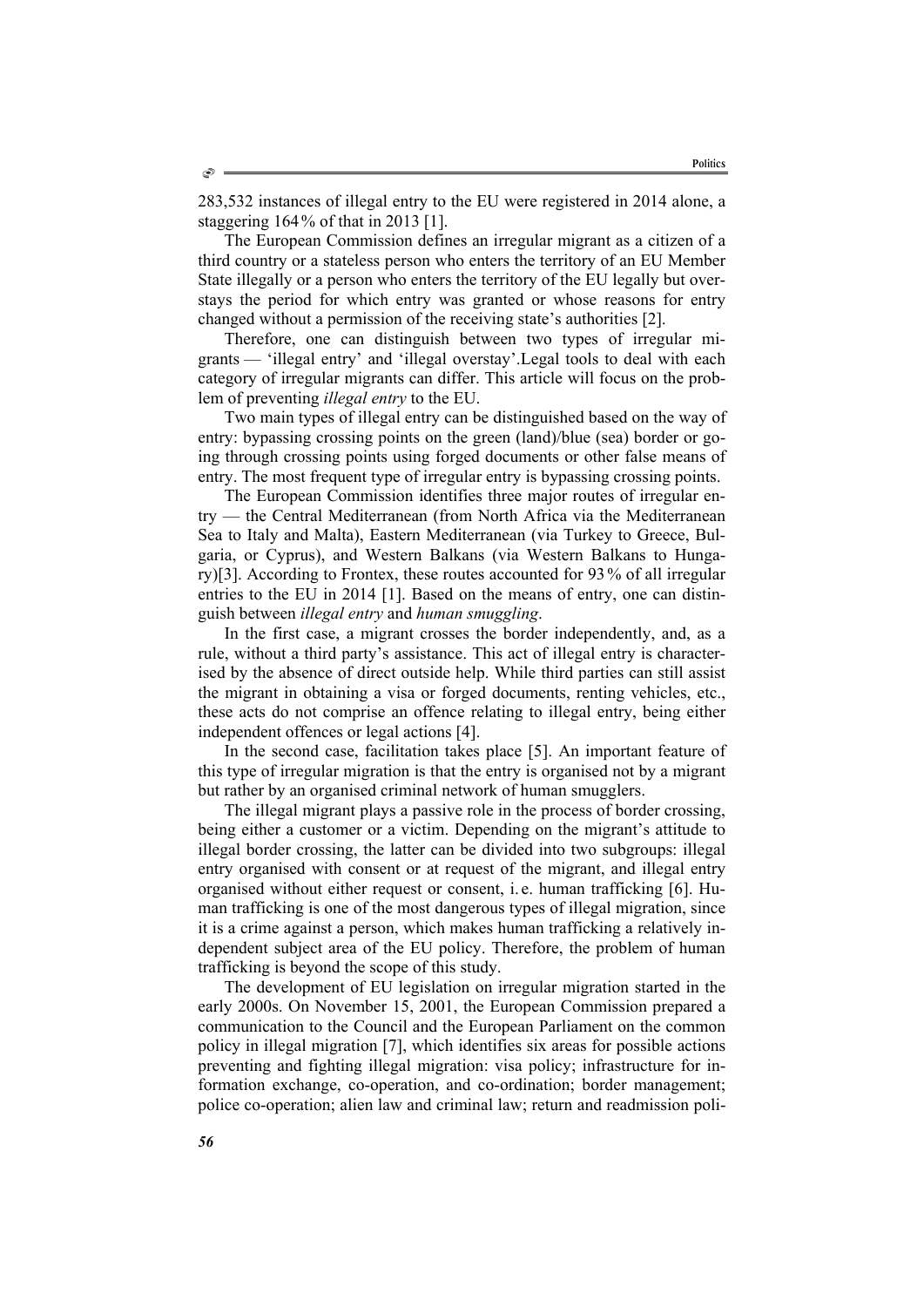cy. Based on this communication of November 15, 2001, a proposal for a comprehensive plan to combat illegal migration and trafficking of human beings in the European Union [8] was prepared in February 2002. The proposal contains a more detailed list of measures to prevent irregular migration.

Later, the European Union adopted a series of legislative acts, primarily directives, instrumental in the development of legal tools to combat different aspects of irregular migration. The system of legislation on irregular migration has the following elements.

## **1. Rules to prevent facilitation to unauthorised migration**

The European Union assigns an independent legal meaning to the notion of facilitation to unauthorised migration. In November 2002, two acts were adopted to increase the efficiency of measures to combat this phenomenon: Directive 2002/90/EC [9, pp. 17—18], introducing the notions of unauthorised entry, transit, and residence; and Framework Decision 2002/946/JHA [10, pp. 1—3] on the strengthening of the penal framework to prevent facilitation of unauthorised entry, transit and residence. According to the current legislation, the first act was adopted as part of the first pillar and the second one as part of the third pillar.

Directive 2002/90/EC defines a person guilty of facilitation of unauthorised migration as: (a) a person who intentionally assists a non-EU country national to enter or transit through the territory of an EU country, in breach of laws; (b) a person who intentionally, and for financial gain, assists a non-EU country national to reside in the territory of an EU country, in breach of laws.

The Framework Decision 2002/946/JHA established requirements for criminal responsibility for acts identified in Directive 2002/90/EU, common to all EU countries. Moreover, according to Articles 2 and 3 of the Framework Decisions, Member States should establish responsibility of legal persons for the above actions.

Moreover, in 2006 [11, 12], the European Union acceded to the Protocol against the Smuggling of Migrants by Land, Sea and Air, supplementing the United Nations Convention against Transnational Organized Crime [5].

#### **2. Rules to prevent employment of irregular migrants**

An important step in this direction was the 2009 adoption of Directive 2009/52/EC on minimum standards on sanctions and measures against employers of illegally staying third-country nationals [13, p. 24—32]. The Directive is aimed against the 'pull factor' for illegal migration. Most irregular migrants come to the EU seeking employment. Directive 2009/52/EC imposes a general prohibition on the employment of third-country nationals who do not have the right to reside in the EU. In particular, the Directive defines a third-country national who does not have the right to be resident in the EU as a person who resides in an EU country and who does not meet the conditions for residence in that country. Therefore, the scope of the Directive does not extend to persons legally residing in the EU but working without a necessary permission.

ා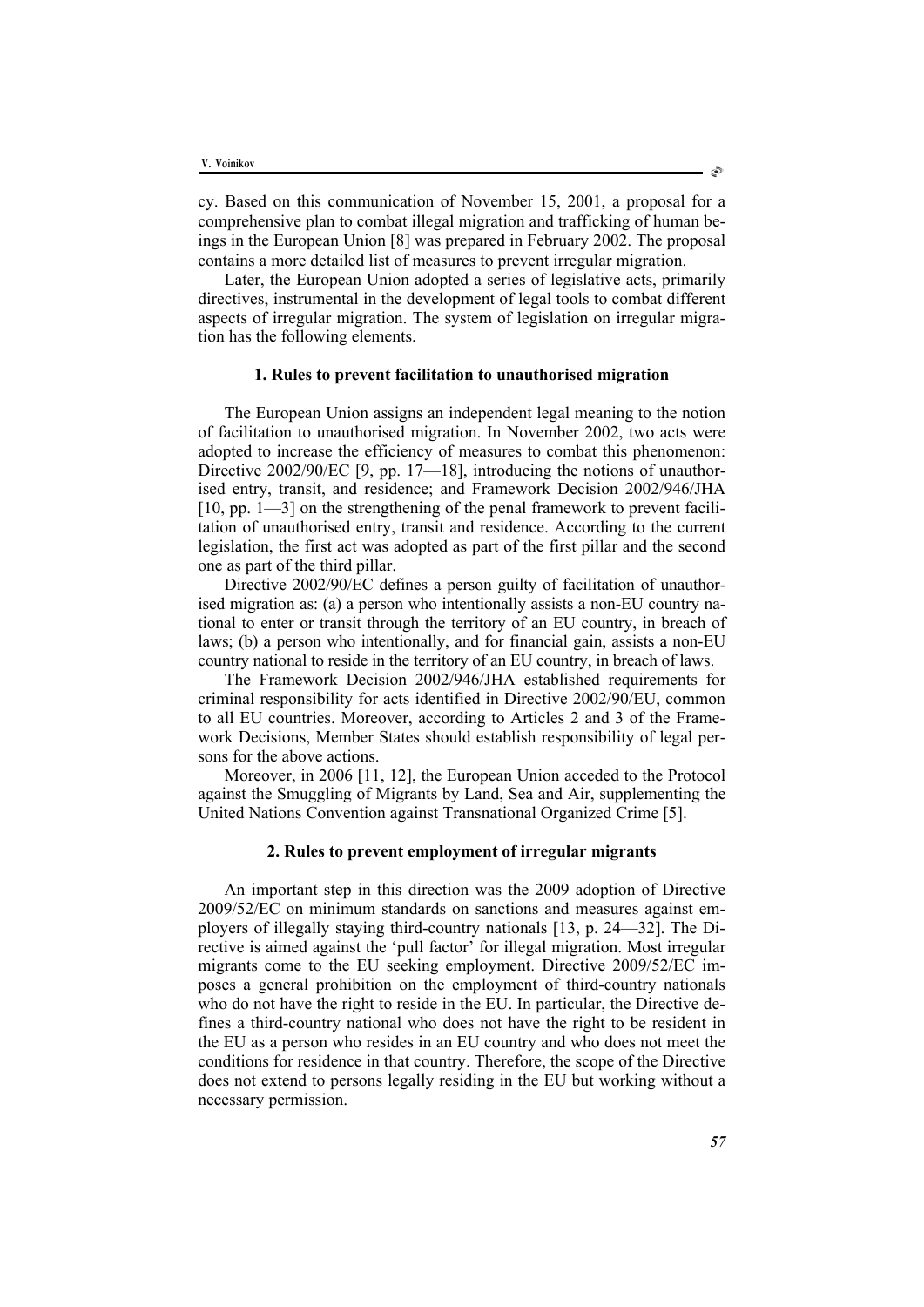According to the Directive, in case of a violation of the employment prohibition, Member States have to establish liability for the employer.

The Directive suggests the following types of employer's liability:

a) financial sanctions include payments of the costs of return of illegally employed third country nationals;

b) administrative sanctions — temporary or permanent closure of the establishment, or temporary or permanent withdrawal of a licence;

c) criminal penalties in the presence of qualifying elements; both natural and legal persons can face criminal charges;

d) other measures, including, exclusion from entitlement to public benefits, aid, and subsidies; exclusion from participation in a public contract, etc.

# **3. Rules on return of irregular migrants and readmission**

To meet the objectives provided for by the 2002 Green paper on a community return policy on illegal residents, the Council and Parliament adopted a Directive on common standards and procedures in Member States for returning illegally staying third-country nationals (Return Directive) [14, p. 98—107].

The Directive is to provide clear and transparent common rules on returning illegal migrants, using coercive measures, detention, and readmission. To increase the efficiency of return of irregular migrants, the EU adopted a series of legislative acts regulating legal and intelligence cooperation between the EU countries. These acts include the Directive on assistance in cases of transit for the purposes of removal by air [15, pp. 26—31], the Decision on the organisation of joint flights for removals from the territory of two or more Member States, of third-country nationals who are subjects of individual removal orders [16, p. 28—35], and the Directive on the mutual recognition of decisions on the expulsion of third country nationals [17, p. 34—36].

Readmission is an important EU policy on returning illegal migrants. Readmission is a state's obligation under an international agreement to admit its nationals or nationals of third countries once residing in that state and subject to removal from another state. According to the European Commission, in 2010—2012, only 36% of all decision on the removal (deportation) of irregular migrants was implemented [18]. One of the key causes of such low performance is insufficient cooperation with the source country.

That is why the European Union pursues a policy towards establishing readmission agreements with third countries. In November 1994, the Council adopted a recommendation concerning bilateral readmission agreements between the Member States and third countries [19, p. 20—24]. However, after the Amsterdam Treaty entered into force, the competence to be a party in readmission agreements was transferred from the individual Member States to the EU.

As of May 2015, the EU entered readmission agreements with 17 European, Asian, and African countries [20].

٩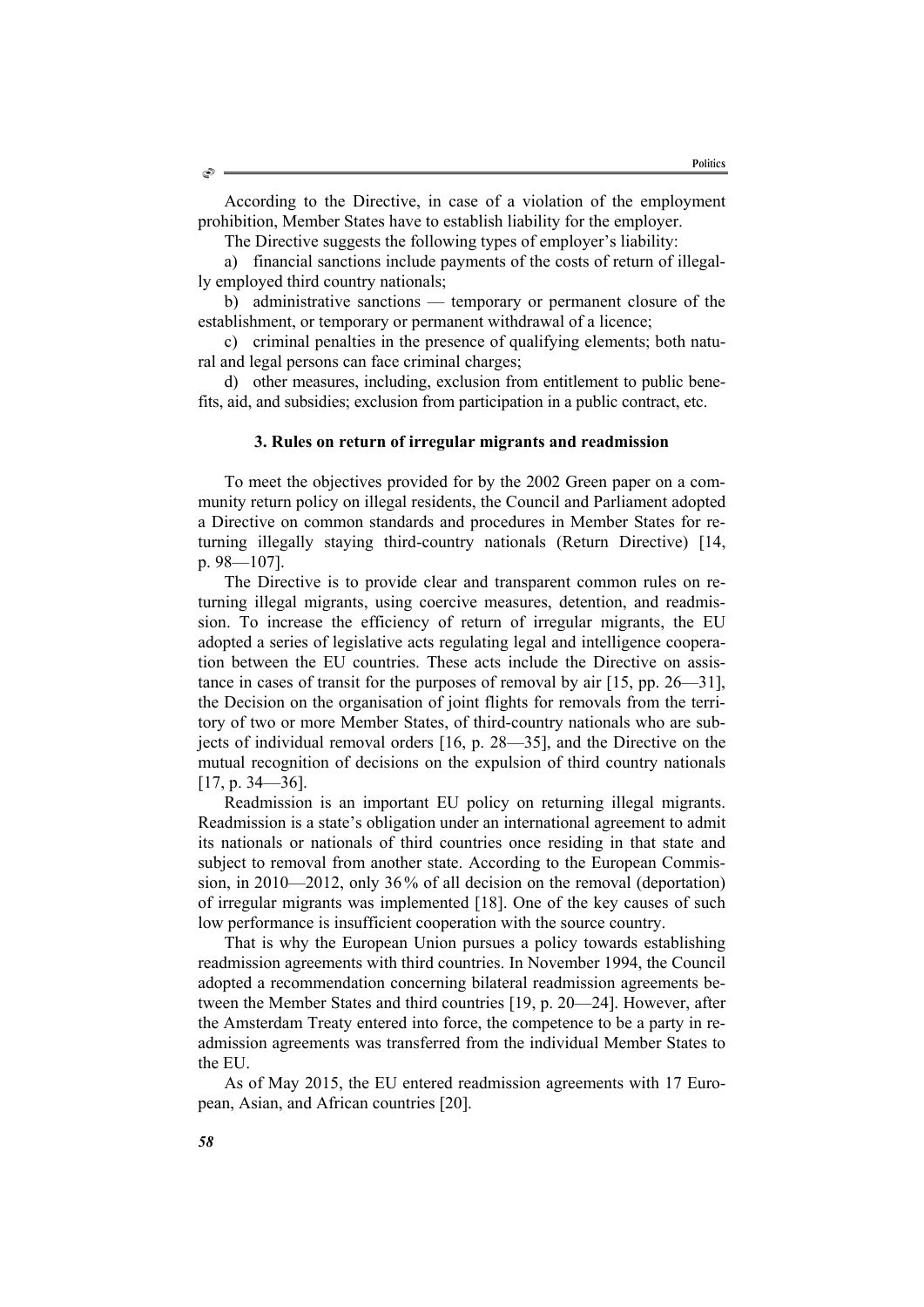## **4. Rules regulating relations concerning external border protection**

In the EU, border protection functions are performed by national border services. However, border management legislation is still drawn up at national levels. The EU countries have to perform this function more efficiently, through strengthening cooperation, among other means. One of such tools is the European Border Surveillance System (EUROSUR).

In October 2013, the Regulation of the European Parliament and of the Council on establishing the European Border Surveillance System was adopted [21, p. 11—26]. EUROSUR is a cooperation and information exchange mechanism supporting joint border management, which makes it possible for Frontex to cooperate at tactical, strategic, and intelligence levels. Eighteen states sharing a border with third countries cooperate within these programs.

The basis of EUROSUR is a network of national coordination centers (NCCs) designed to coordinate border surveillance at the national level. NCCs collect all relevant information about the border situation and develop an operative plan. Later the plan is submitted to the other Member States and Frontex, the agency responsible for developing and distributing the European operative plan between all Member States.

In effect, this system does not create a new external border management system, nor does it replace the existing systems. It is aimed at structuring the existing national border management systems in order to prevent illegal entries, control transnational crimes, and save the lives of migrants.

### **6. Rules on cooperation with third countries**

Special attention is paid to cooperation with third countries in preventing illegal migration. It is worth stressing that such cooperation takes place in multiple fields, ranging from concluding international agreements to providing economic assistance.

One form of cooperation is the creation of a network of liaison officers. The officers deployed to third countries are commissioned to support the implementation of EU measures to prevent irregular migration. On February 19, 2004, the EU Council adopted a regulation on the creation of a migration liaison officer network [22, p. 1—4]. This regulation provides that each Member State is to post a liaison officer to a third country to establish and support contacts with the authorities of the host country in the field of migration. Moreover, liaison officers cooperate with their counterparts from other Member States deployed in the same third states through creating a local network. This legislation system served as the basis for a mechanism to combat traditional threats associated with irregular migration.

However, as the Union legislation was developing, the EU faced new challenges. Not only was the number of irregular migrants increasing each year, but also the range of potential threats to border security expanded. In 2015, the migration situation in the European Union deteriorated. Experts

 $\circlearrowright$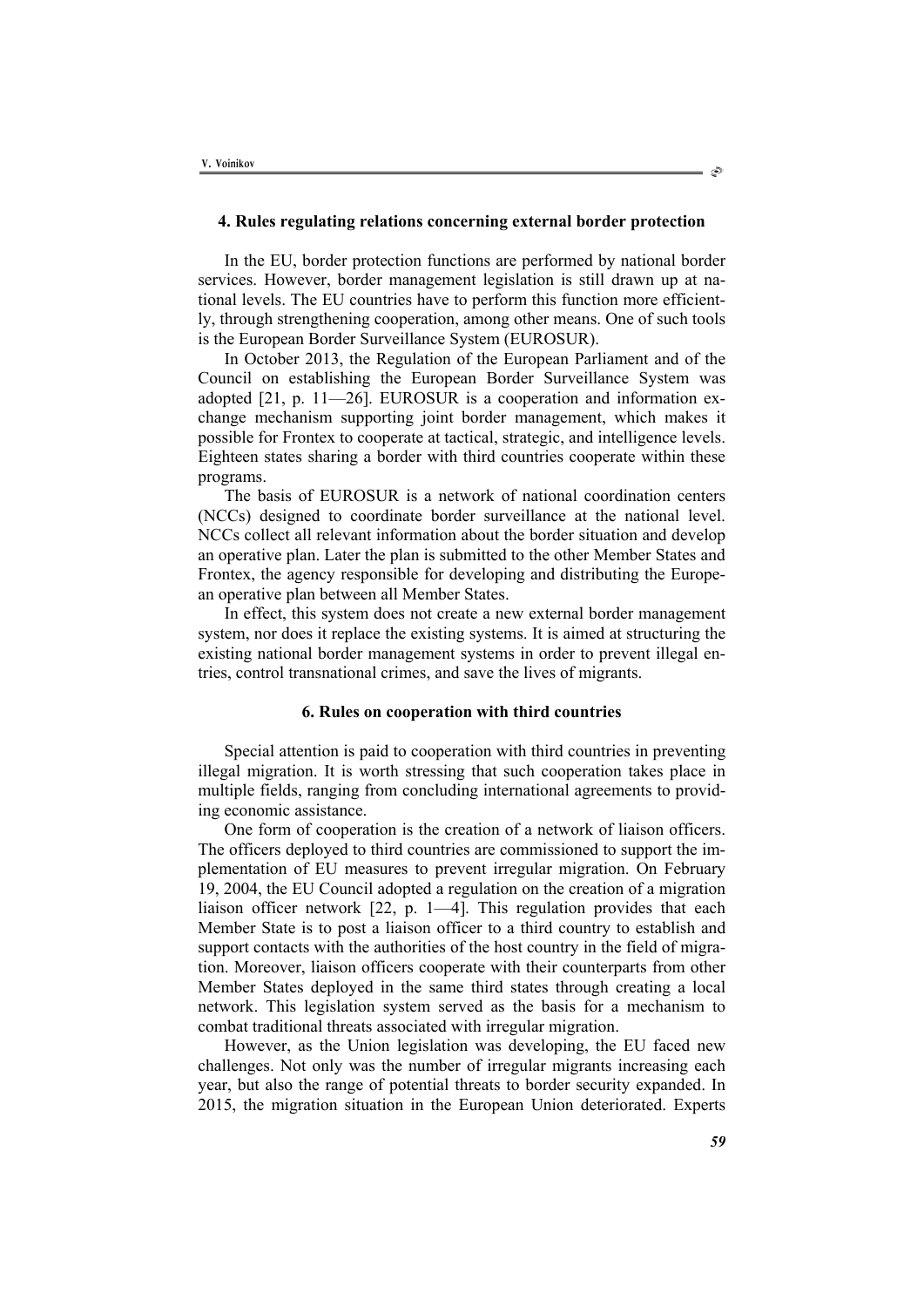observed a significant increase in the number of irregular migrants on all major routes. According to the UN data, 60,000 migrants crossed the Mediterranean in the first five months of 2015 [23]. Moreover, the number of victims of illegal transportation of migrants increased. The same data suggest that approximately each thirtieth migrant crossing the Mediterranean died before reaching the EU shores. Migrants are often transported using vessels unsuited for long voyages. Sometimes those who manage the transportation would leave the vessel in case of danger, thus abandoning their 'passengers'.

In April 2015, yet another tragedy struck at the Mediterranean: a vessel from North Africa carrying, according to different estimates, from 700 to 900 illegal migrants, sank off the coast of Sicily.

Another threat is posed by members of extremist groups entering the EU to recruit the Union's citizens to participate in regional armed conflicts. Experts argue that ISIS has already infiltrated the flow of migrants following from North Africa and the Middle East to Europe via the Mediterranean [24]. This information was substantiated by Eurojust [25]. An increase in the number of terrorist attacks on the countries of North Africa, the Middle East, and the EU is another proof of terrorism advancing on the EU.

In July 2015, the problem of irregular migration surfaced once again, this time not on the coast of the Mediterranean, but on the relatively calm shores of the English Channel. In the vicinity of the French city of Calais, a large group of migrants struck on a cargo terminal servicing the railway tunnel under the English Channel (Eurotunnel) to enter the UK illegally.

We should note that the problem of transporting migrants from France to the UK is not new — this route has been used for years. According to the French newspaper *Le Figaro,* there are at least four ways to transport migrants illegally via the Eurotunnel at rates ranging from 500 to 10,000 euros depending on the scope of 'services' provided [26].

Against the background of an increasing irregular migration threat, the Calais crisis emphasised another problem of the Union's migration policy. Alongside preventing irregular entry to the EU, there is a need to develop mechanisms for preventing free movement of irregular migrants within the Union.

The Calais events are a logical consequence of the migration crisis in the European Union. Wars and failing economies in the countries of North Africa and the Middle East force people to leave these regions for prosperous Europe using dangerous ways to reach their destination [27].

As a response to the increase in the number of irregular migrants, EU Member States started strengthening their southern borders — Hungary, Bulgaria, Greece, and Spain began building walls along their external frontiers. All the above events make it possible to speak of an unprecedented migration crisis in the European Union [28].

It became evident that the existing measures were not fit for the task. The situation is aggravated by a number of factors:

1) a steep increase in the number of unauthorised and uncontrolled entries to the EU;

2) deaths of migrants;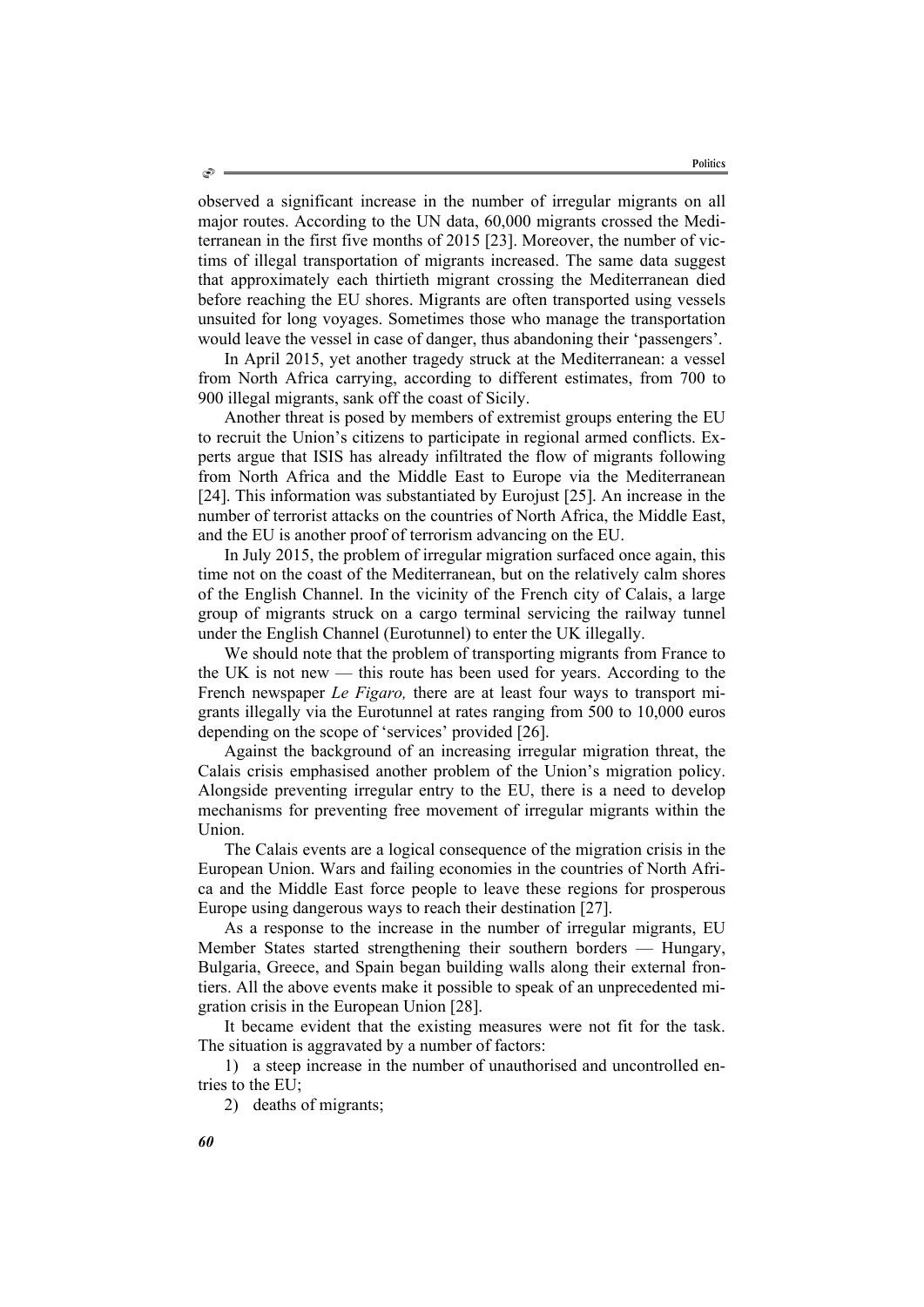- 3) growing crime rate associated with human trafficking and slavery;
- 4) rise of European extremism;
- 5) deterioration of the political and economic situation at EU borders;
- 6) financing of terrorism through illegal transportation of migrants.

Apparently, the problem of illegal migration to the EU is changing its face and thus forcing European officials to revisit the issue. On April 23, 2015, a special meeting of the European Council [29] dedicated to illegal migration took place. The European Council identified four major areas of preventing irregular migration — strengthening presence at sea, fighting the traffickers, preventing illegal migration flows, and reinforcing internal solidarity and responsibility.

On May 13, 2015, the European Commission prepared a communication entitled the European Agenda on Migration [30]. The communication outlined a number of organisational measures to facilitate prevention of irregular migration and eliminate conditions contributing to its growth. These measures can be divided into primary and mid- and long-term initiatives.

Primary measures are focused on rescue operations at sea and tracking and possible destruction of smugglers' infrastructure, primarily vessels. The EU plans to carry out these operations in both neutral waters and territorial waters of North African countries (Libya).

Such measures raised concerns as to compliance with the rules of international law. Evidently, sinking vessels in international waters is possible only with sanction from the UN Security Council. Moreover, it is unclear how the existing EU services can identify vessels used to transport migrants. Libya's representative to the UN voiced strong opposition to such measures [31]. The Secretary-General of the UN also expressed concerns about the EU plans to sink vessels used to transport migrants. Moreover, the European Commission deemed it necessary to strengthen cooperation with the source countries and provide technical and organisational assistance to the border EU states. As to legislative measures, the European Commission proposed new schemes for resettlement and relocation of persons in need of protection.

In this context, resettlement is the transfer of non-EU national or stateless persons who have been identified as in need of international protection from a third country to an EU state. Relocation is the transfer of persons who are in need of or already benefit from a form of international protection in one EU Member State to another EU Member State.

On July 20, 2015, the Council issued a draft resolution requesting Member States to approve a temporary mechanism of relocating 32,256 persons in need of international protection from Italy to Greece. A decision on relocating another 7,744 people had to be made until the end of 2015 [32]. Firststage relocation had to be carried out in accordance with quotas established in an appendix to the resolution. Germany and France are to accept the largest number of migrants  $-10,500$  and 6,752 people respectively  $-$  under the quota system.

The relocation system is based on objective criteria showing the ability of EU Member States to accept and integrate a certain number of migrants. These criteria contain four differently weighted elements — population size

ා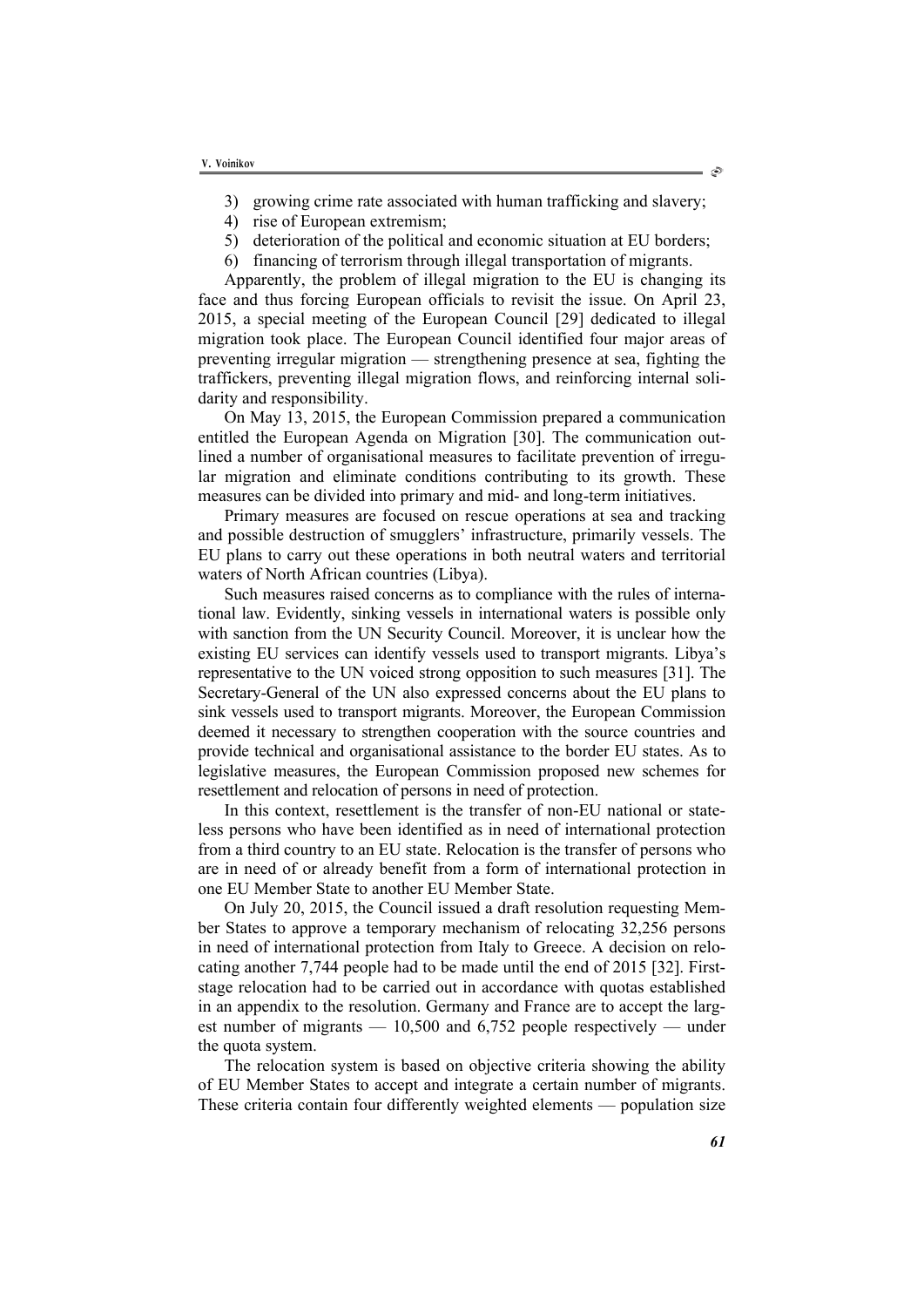$(40\%)$ , GDP  $(40\%)$ , average asylum application number  $(10\%)$ , and unemployment rate  $(10\%)$ .

The relocation mechanism is both temporary and extraordinary. This means that is has to be introduced at once due to the extreme situation. However, the EU needs to develop a permanent relocation scheme, should extraordinary circumstances arise again.

Denmark and the UK do not take part in this mechanism.

According to Article 1 of Protocol 21 on the position of the United Kingdom and Ireland in respect of the area of freedom, security and justice supplementing the Treaty on the Functioning of the European Union [33, pp. 295], the UK and Ireland do not participate in decision-making in the area of freedom, security and justice, including migration issues. However, the Protocol suggests that these states can take part in certain mechanisms voluntarily. Denmark is granted a similar position under Protocol 22.

In view of the mentioned positions, the UK and Denmark decided against participating in the relocation mechanism, while Ireland, according to Article 3 of Protocol 21, expressed its resolve to participation in the decision-making process. The Council approved the decision on the transfer of persons in need of international protection to the EU. It was planned to resettle 22,504 people to all EU Member States, including the UK, Ireland, and Denmark, as well as Switzerland, Iceland, Norway, and Lichtenstein. Most potential refugees were to be resettled to Norway (3,500 people).

The resolution of July 20, 2015 was a preliminary one, to be formalised through corresponding Council procedures in autumn 2015.

Alongside the above primary measures, the European Council plans to increase financial assistance to both EU Member States and third countries in mid- and long-term perspective. It is also planned to improve asylum law and laws on preventing irregular migration. A special role is assigned to strengthening cooperation with third countries — sources of irregular migration. These issues will be discussed at the Valetta Summit with the participation of EU and African leaders. The Summit will focus on issues relating to strengthening cooperation to neutralise the causes of irregular migration and to combating human smuggling and human trafficking.

# **Conclusions**

Based on the study, it can be concluded that over the past decade and a half the European Union managed to develop and introduce legal tools to respond to traditional challenges to security associated with irregular migration and human trafficking.

The above legislative system is a reflection of advanced practices in preventing irregular migration it can serve as a basis for reception by other countries.

At the same time, short-sighted policies pursued by some of the EU Member States in North African and Middle Eastern regions aimed to overthrow undesirable regimes resulted in the emergence of new threats that cannot be tackled using traditional tools. This calls for a radical change in the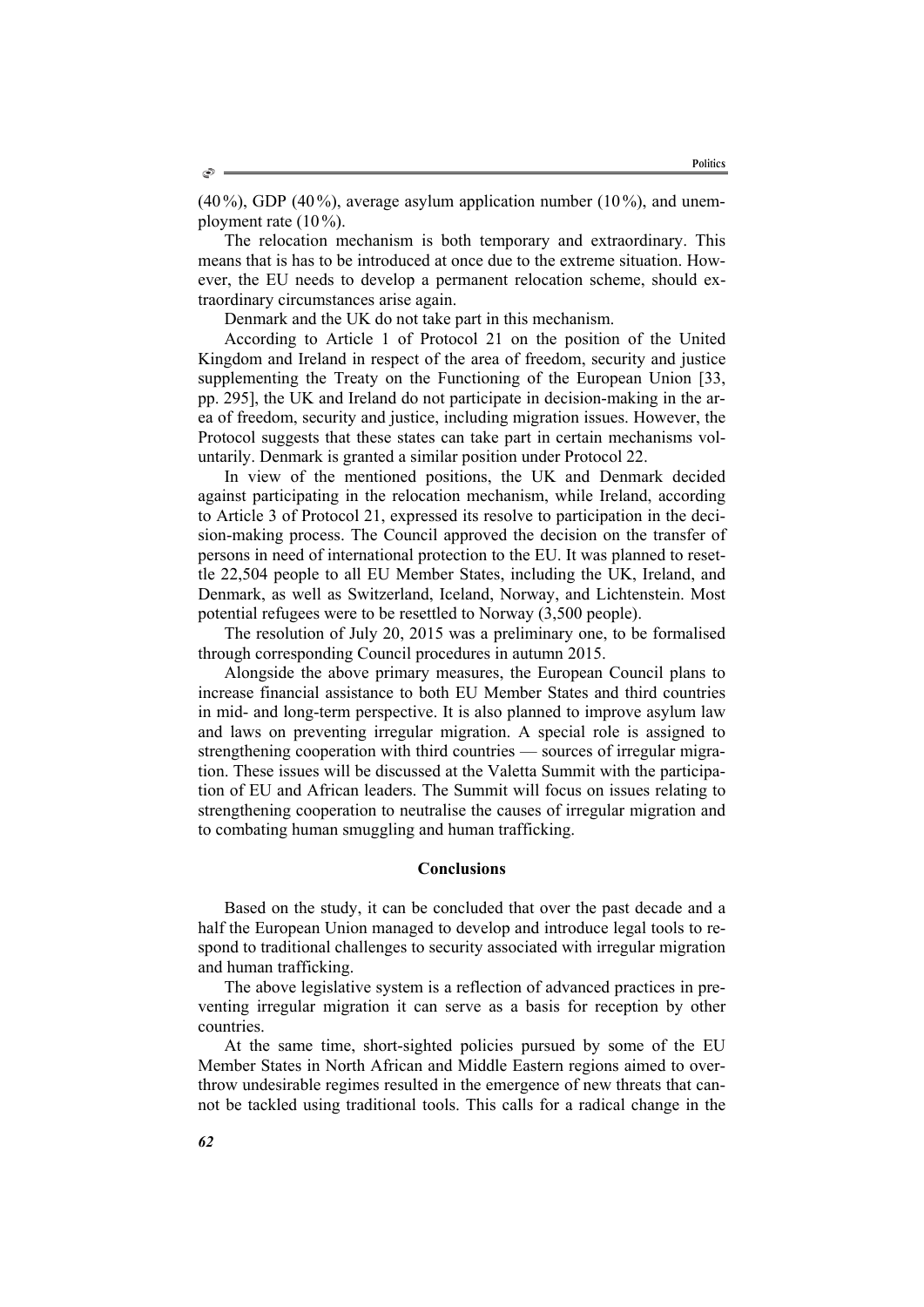whole spectrum of tools used to combat irregular migration, whose efficiency might be tested in the near future.

#### *References*

1. Frontex Annual Risk Analysis 2015, 2015, available: http://frontex.europa. eu/assets/Publications/Risk\_Analysis/Annual\_Risk\_Analysis\_2015.pdf (accessed 09.06.2015).

2. Communication from the Commission on Policy priorities in the fight against illegal migration of third-country nationals, Brussels, 19.7.2006, 2006, *COM*, no. 402 final, available: http://eur-lex.europa.eu/LexUriServ/site/en/com/2006/com2006\_ 0402en01.pdf (accessed 10.05.2015).<br>3. REPORT FROM THE

3. REPORT FROM THE COMMISSION TO THE EUROPEAN PARLIAMENT AND THE COUNCIL Fifth bi-annual report on the functioning of the Schengen area 1 November 2013—30 April 2014. Brussels, 26.5.2014, 2014, *COM*, no. 292 final, available at: //http://ec.europa.eu/dgs/home-affairs/e-library/ documents/policies/borders-and-visas/schengen/docs/fifth\_biannual\_report\_on\_the\_ functioning of the schengen area en.pdf (accessed 11.06.2015).

4. Voinikov, V. V. 2013, *Pravovoe regulirovanie Evropejskogo prostranstva svobody, bezopasnosti i pravosudija* [Legal regulation of the European area of freedom, security and justice], Kaliningrad, 397 p.

5. *Protokol protiv nezakonnogo vvoza migrantov po sushe, morju i vozduhu, dopolnjajushhij Konvenciju Organizacii Obedinennyh Nacij protiv transnacional'noj organizovannoj prestupnosti, prinjat rezoljuciej 55/25 General'noj Assamblei ot 15 nojabrja 2000 goda* [The Protocol against the Smuggling of Migrants by Land, Sea and Air, supplementing the United Nations Convention against Transnational Organized Crime, adopted by General Assembly resolution 55/25 of 15 November 2000], 2000, available at: http://www.un. org/ru/documents/decl\_conv/conventions/ protocol2.shtml (accessed 25.08.2015).

6. Potemkina, О. Yu. 2010, *Migracionnaja politika Evropejskogo Sojuza: problemy i perspektivy* [The migration policy of the European Union: Challenges and Prospects], Moscow, p. 38.

7. Communication from the Commission to the Council and European Parliament on a common policy on illegal migration, 2001, *COM*, no. 672 final, available at: http://eur-lex.europa.eu/LexUriServ/LexUriServ.do?uri=COM:2001:0672: FIN: EN:PDF, (accessed 25.08.2015).

8. Proposal for a comprehensive plan to combat illegal migration and trafficking of human beings in the European Union, 2002, *Official Journal C,* no. 142, 14.06.2002.

9. Council Directive 2002/90/EC of 28 November 2002 defining the facilitation of unauthorised entry, transit and residence, 2002, *Official Journal L,* no. 328, 5.12.2002, p. 17—18.

10. 2002/946/JHA: Council framework Decision of 28 November 2002 on the strengthening of the penal framework to prevent the facilitation of unauthorised entry, transit and residence, 2002, *Official Journal L,* no. 328, 5.12.2002, p. 1—3.

11. 2006/616/EC: Council Decision of 24 July 2006 on the conclusion, on behalf of the European Community, of the Protocol Against the Smuggling of Migrants by Land, Sea and Air, supplementing the United Nations Convention Against Transnational Organised Crime concerning the provisions of the Protocol, in so far as the provisions of this Protocol fall within the scope of Articles 179 and 181a of the Treaty establishing the European Community, 2006*, Official Journal L*, no. 262, 22.9.2006, p. 24—33.

S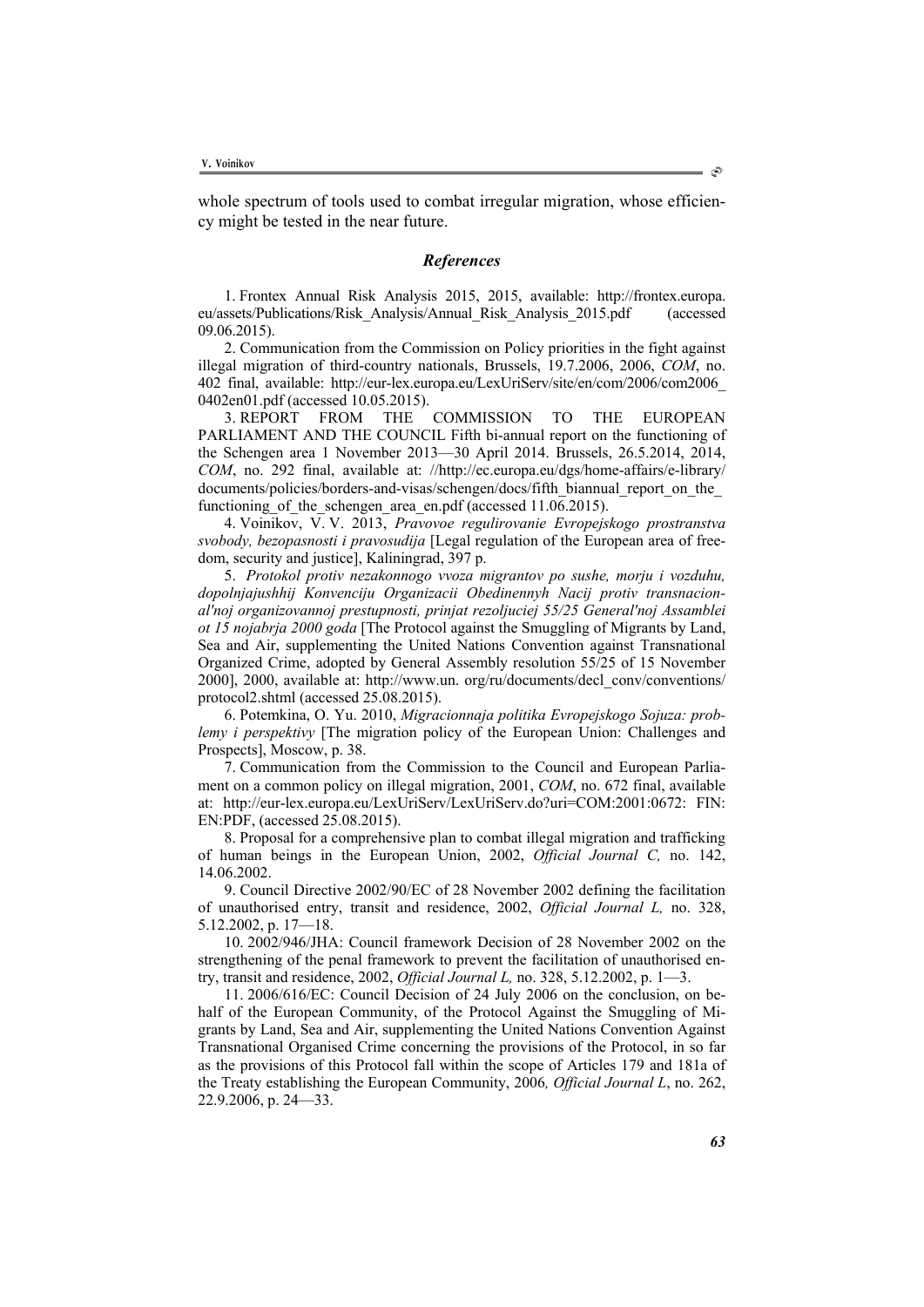12. 2006/617/EC: Council Decision of 24 July 2006 on the conclusion, on behalf of the European Community, of the Protocol Against the Smuggling of Migrants by Land, Sea and Air, supplementing the United Nations Convention Against Transnational Organised Crime concerning the provisions of the Protocol, in so far as the provisions of the Protocol fall within the scope of Part III, Title IV of the Treaty establishing the European Community, 2006*, Official Journal L*, no. 262, 22.9.2006, p. 34—43.

13. Directive 2009/52/EC of the European Parliament and of the Council of 18 June 2009 providing for minimum standards on sanctions and measures against employers of illegally staying third-country nationals, 2009*, Official Journal L,* no. 168, 30.6.2009, p. 24—32.

14. Directive 2008/115/EC of the European Parliament and of the Council of 16 December 2008 on common standards and procedures in Member States for returning illegally staying third-country nationals, 2008m *Official Journal L,* 348, 24.12.2008, p. 98—107.

15. Council Directive 2003/110/EC of 25 November 2003 on assistance in cases of transit for the purposes of removal by air, 2003, *Official Journal L*, no. 321, 6.12.2003, p. 26—31

16. 2004/573/EC: Council Decision of 29 April 2004 on the organisation of joint flights for removals from the territory of two or more Member States, of thirdcountry nationals who are subjects of individual removal orders, 2004, Official Journal L, no. 261, 6.8.2004, p. 28—35.

17. Council Directive 2001/40/EC of 28 May 2001 on the mutual recognition of decisions on the expulsion of third country nationals, 2001, *Official Journal L*, no. *149,* 2.6.2001, p. 34—36.

18. Communication from the Commission to the Council and the European Parliament on on EU Return Policy, 2014, COM, no. 0199 final, available at: http://eur-lex.europa.eu/legal-content/EN/TXT/?uri=CELEX:52014DC0199 (accessed 10.08.2015).

19. Council Recommendation of 30 November 1994 concerning a specimen bilateral readmission agreement between a Member State and a third country, 1996, *Official Journal C*, no. 274, 19.9.1996, p. 20—24

20. Return & readmission, *European Commission*, 2015, available at: http://ec. europa. eu/dgs/home-affairs/what-we-do/policies/irregular-migration-return-policy/ return-readmission/index\_en. htm (accessed 10.08.2015).

21. Regulation (EU) No 1052/2013 of the European Parliament and of the Council of 22 October 2013 establishing the European Border Surveillance System (Eurosur), 2013, *Official Journal L*, no. 295, 6.11.2013, p. 11—26

22. Council Regulation (EC) No 377/2004 of 19 February 2004 on the creation of an migration liaison officers network, 2004, *Official Journal L*, no. 064, 02.03.2004, p. 0001—0004.

23. U beregov Sicilii spaseny bolee 740 migrantov [More than 740 migrants rescued off the coast of Sicily], 2015, *BBC*, available at: http://www.bbc.co.uk/ russian/rolling\_news/2015/05/150529\_rn\_mediterranean\_migrants (accessed 29.05.2015).

24. Terror v Evrope: opasny li migranty Sredizemnogo morja? [Terror in Europe: are the Mediterranean migrants dangerous?], 2015, *BBC*, available at: http://www.bbc.co.uk/russian/international/2015/02/150224 migrants sea terror europe is (accessed10.07.2015).

25. Newton, J. 2015, ISIS terrorists are arriving in Europe hidden among migrants crossing the Mediterranean on boats, warns EU's top prosecutor, *Dailymail*, available at: http://www.dailymail. co. uk/news/article-3151326/ISIS-terrorists-arriv-

۵